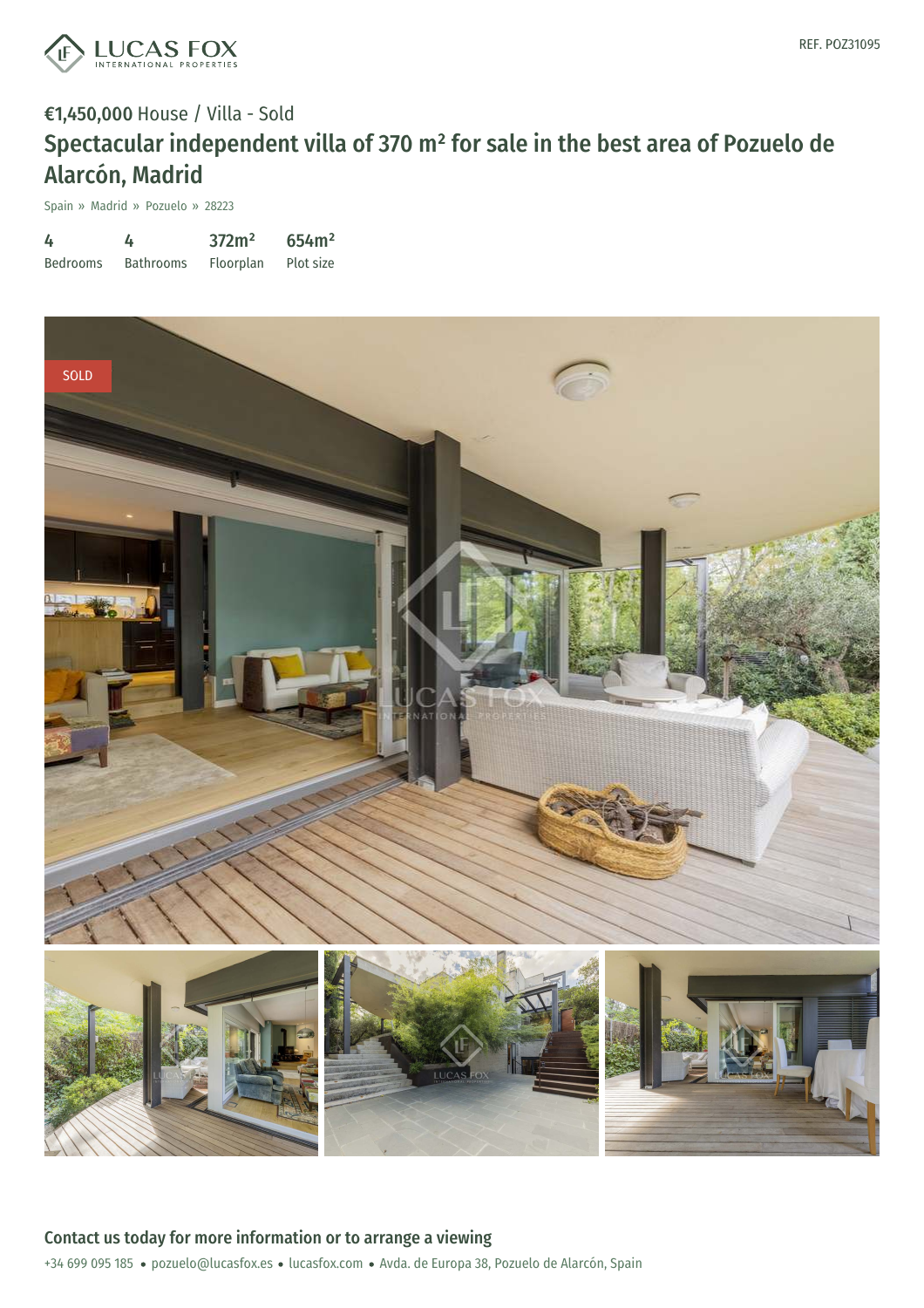

Spain » Madrid » Pozuelo » 28223

4 Bedrooms 4 Bathrooms 372m² Floorplan 654m² Plot size

### **OVERVIEW**

### Superb detached villa of unique design with 4 bedrooms, large covered porch, garden with private pool for sale in a privileged setting and views of the Fuente de la Salud park, in Pozuelo, Madrid.

Lucas Fox Pozuelo & Aravaca is proud to present, exclusively, this incredible detached villa in the most affluent area of the centre of Pozuelo de Alarcón, at the foot of the Fuente de la Salud park and a few metres from the Carlos Sainz park.

The area is home to reputable schools such as the Liceo Sorolla, the Kensington School, the San Luis de los Franceses school, as well as the Retamar school, the American School of Madrid, the Everest school and the Francisco de Vitoria University, which is less than 6 minutes away.

Just 5 minutes from the centre of Pozuelo we will find this uniquely designed house that overlooks the Fuente de la Salud park.

It consists of four bedrooms, a large open kitchen and a comfortable living room with access to the porch, office, multipurpose room and private garden with pool.

As we cross the threshold, we find ourselves in a spacious and bright hall with views of the rear garden. On the left-hand side, we cross a pleasant corridor to the kitchen that opens onto the living-dining room. The kitchen is crowned by a bar ideal for quick breakfasts, separated from the living room by a slight difference in height. The entire kitchen enjoys the clarity provided by the back window and the tiles strategically placed on the [countertop](mailto:pozuelo@lucasfox.es) and [sink.](https://www.lucasfox.com) The spacious living room enjoys the warmth provided by the fireplace and the brightness provided by its floor-to-ceiling windows that cover more than half of its wall and bathe the room in natural light, thanks to its southwest orientation of the house. These windows open completely and blur the boundary between the interior and the exterior porch, and run along the side and part of the main facade of the house. With this, this entire side of the house becomes a single space that reaches the garden and accentuates the feeling of being surrounded by nature.

Returning to the entrance hall, we find the staircase that takes us to the rest of the house, distributed by mezzanines that segregate the spaces.



#### [lucasfox.com/go/poz31095](https://www.lucasfox.com/go/poz31095)

Garden, Swimming pool, Terrace, Private garage, Natural light, Wooden flooring, Parking, Underfloor heating, Air conditioning, Alarm, Barbecue, Built-in wardrobes, Chill out area, Double glazing, Equipped Kitchen, Exterior, Fireplace, Heating, Near international schools, Pet-friendly, Playroom, Renovated, Service entrance, Storage room, Transport nearby, Utility room, Views, Walk-in wardrobe

### Contact us today for more information or to arrange a viewing

+34 699 095 185 · pozuelo@lucasfox.es · lucasfox.com · Avda. de Europa 38, Pozuelo de Alarcón, Spain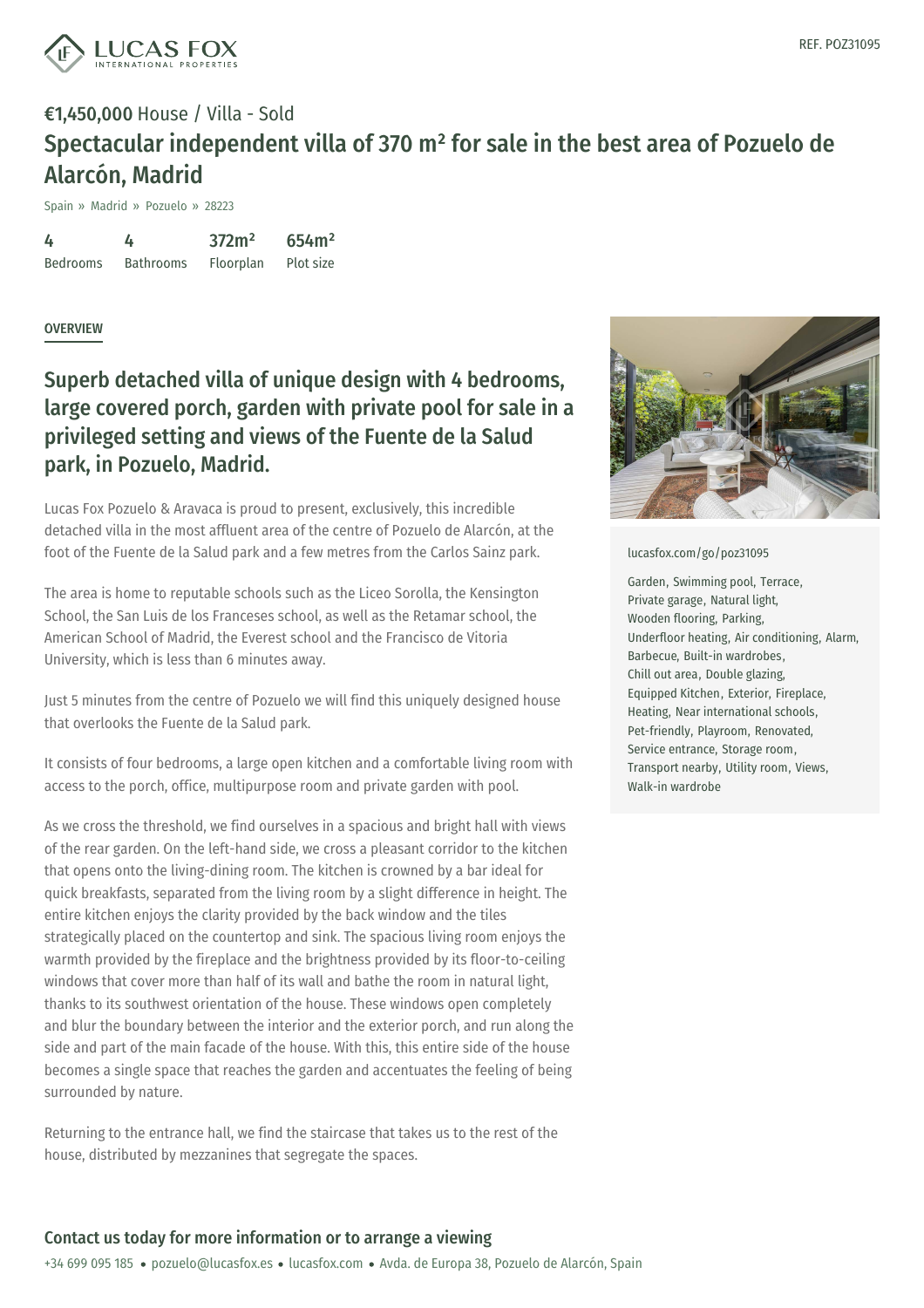

Spain » Madrid » Pozuelo » 28223

| 4               | 4                | 372m <sup>2</sup> | 654m <sup>2</sup> |
|-----------------|------------------|-------------------|-------------------|
| <b>Bedrooms</b> | <b>Bathrooms</b> | Floorplan         | Plot size         |

The first floor offers two double bedrooms that share a full designer bathroom. Here, we also find the main terrace of the house, with spectacular views of the garden and the environment that surrounds this house. Finally, on the top floor, we have a space set up as an office, but which can be used for as many uses as the imagination allows us.

Returning to the main floor and following the staircase another half height, we will arrive at the main suite. This room has a dressing room, a bathroom designed with a very modern concept and also access to a patio that communicates with the main garden.

On the lower ground floor there is a multipurpose room with an independent entrance and a work area that also has its own access.

Outside it is worth noting, apart from the aforementioned porch, the garden, several flower beds, a small kitchen garden and the saltwater pool, perfect for summer leisure.

Additional features include an underfloor heating-cooling system with aerothermal technology, PVC window frames with thermal and acoustic bridge breakage, fiber optic installation, completely renovated and robust plumbing, electricity and sanitation facilities. security shutters.

This home combines the comfort and benefits of a modern home in an enviable environment where tranquillity and nature are the main protagonists and isolate us from the frenetic activity of a metropolis like Madrid, from which only 10 minutes separate us. And all this surrounded by any type of service that one may need.

Contact Lucas Fox by phone or email to arrange a viewing. We work seven days a week in order to adapt to the [needs](mailto:pozuelo@lucasfox.es) of our [clients.](https://www.lucasfox.com)

You can also visit us at the Lucas Fox Property Lounge that we recently opened on Avenida de Europa, 38 in Pozuelo. This way we can analyze your requirements in more detail and help you find the perfect home or investment.